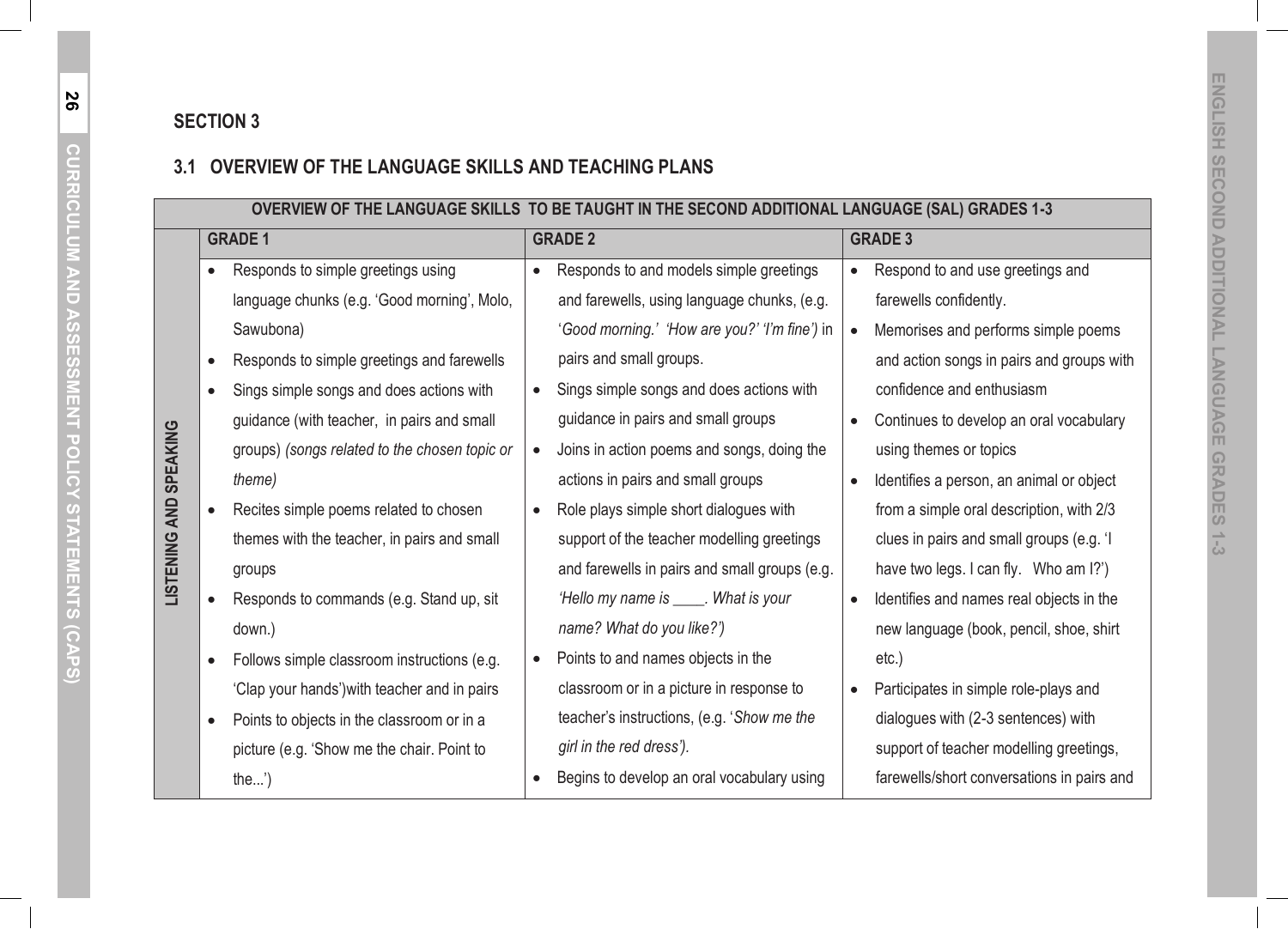| Plays language games (e.g. Simple Simon       | themes or topics.                                        | small groups                                         |
|-----------------------------------------------|----------------------------------------------------------|------------------------------------------------------|
| Says: Touch your head, etc.) with teacher and | Plays language games (e.g. 'Simon says') in<br>$\bullet$ | Responds to and makes simple requests                |
| in pairs.                                     | pairs and small groups.                                  | Uses some formulaic language (e.g.<br>$\bullet$      |
| Uses some formulaic language (e.g. 'please',  | Makes simple requests, (e.g. 'May I go to<br>$\bullet$   | 'Excuse me; I'm sorry', Today, Tomorrow,             |
| ' thank you')                                 | the toilet? Can I have a pencil, please?')               | Yesterday)                                           |
| Role plays greetings (2 sentences) in pairs   | Uses some formulaic language (e.g. please                | Role-plays and participates in a short<br>$\bullet$  |
| and in small groups (e.g. 'Good Morning       | and thank you, excuse me, I'm sorry)                     | conversation using some formulaic                    |
| Thando, How are you?' 'Good morning           | Responds physically to simple oral                       | language (2-4 sentences) with support of             |
| Thando, I am fine')                           | instructions given by the teacher                        | teacher (e.g. meeting and greeting) in               |
| Begins to develop oral (listening and         | individually, pairs and small groups (e.g.               | pairs and small groups.                              |
| speaking) vocabulary using themes or topics   | 'Stand in a line.')                                      | Talks about objects in a picture in                  |
|                                               | Responds to simple questions asked by the                | response to the teacher's instructions (e.g.         |
|                                               | teacher and peers who take the role of                   | 'What can you see in the picture?' 'Tell             |
|                                               | teacher (e.g. 'What is your name? Where do               | me what you can see in the picture.')                |
|                                               | you live?')                                              | Plays language games inside and outside<br>$\bullet$ |
|                                               |                                                          | the classroom with peers and in small                |
|                                               |                                                          | groups under teacher supervision.                    |
|                                               |                                                          | Responds physically to simple oral<br>$\bullet$      |
|                                               |                                                          | instructions given by teacher, individually          |
|                                               |                                                          | and in pairs                                         |
|                                               |                                                          | Understand s and responds to simple<br>$\bullet$     |
|                                               |                                                          | questions asked by the teacher and                   |
|                                               |                                                          | learners who take the role of the teacher            |
|                                               |                                                          |                                                      |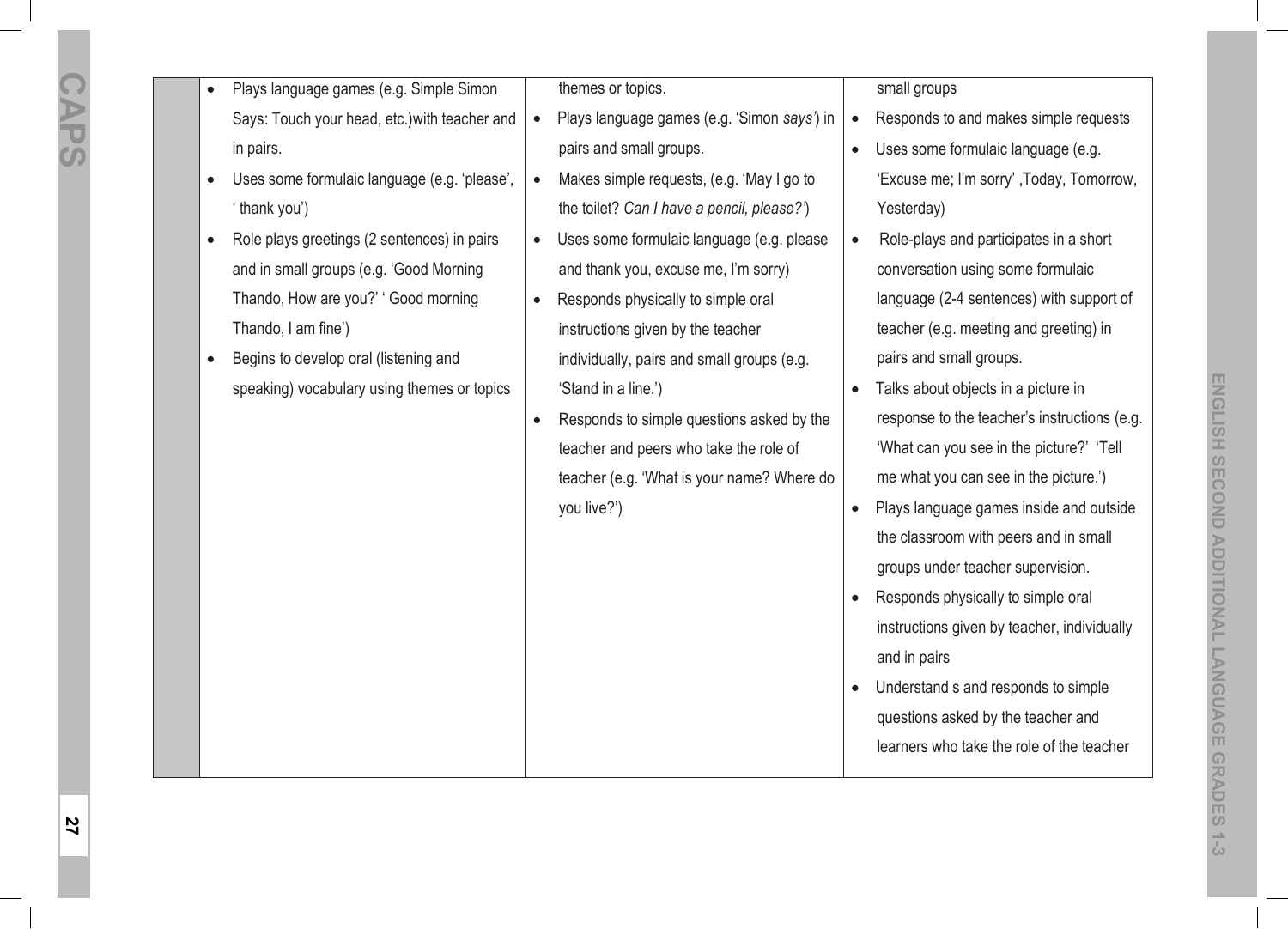| <b>Story telling</b>                         | <b>Story telling</b>                          | (e.g. 'What, Who, Where, How')                           |
|----------------------------------------------|-----------------------------------------------|----------------------------------------------------------|
| Listens to short, simple stories told by the | Listens to short and simple stories told or   | Makes simple requests and statements in<br>$\bullet$     |
| teacher                                      | read with enjoyment and joins in choruses     | the new language with the support of the                 |
| Listens to short, simple stories told by the | at the appropriate time and repeats           | teacher (e.g. 'May I have a glass of                     |
| teacher                                      | language chunks where appropriate in pairs    | water?', 'Can I go outside and play,                     |
| and repeats language chunks at the           | and small groups;                             | please?')                                                |
| appropriate time                             | Names some of the things in the picture in    | Takes turns to give simple instructions and<br>$\bullet$ |
| Pointing out and name the object in the      | response to questions from the teacher (e.g.  | commands during language games to                        |
| pictures.                                    | What? Who?)                                   | peers                                                    |
|                                              | Answers simple literal questions about the    | Follows a short sequence of 2-3<br>$\bullet$             |
|                                              | story                                         | instructions given by the teacher, ('Come                |
|                                              | with the support of the pictures, (e.g. What, | with your friend to the front of the                     |
|                                              | Who, Where)                                   | classroom')                                              |
|                                              | Role-plays parts of the story using gestures  | Listens to a simple recount, given by<br>$\bullet$       |
|                                              | and props (masks, puppets etc)                | teacher (2 sentences) telling about what                 |
|                                              |                                               | she did                                                  |
|                                              |                                               | With help from the teacher, gives a simple<br>$\bullet$  |
|                                              |                                               | recount (1-2 sentences), for example,                    |
|                                              |                                               | learners tell the teacher about the weather              |
|                                              |                                               |                                                          |
|                                              |                                               | <b>Story telling</b>                                     |
|                                              |                                               | Listens to short stories told and read with              |
|                                              |                                               | enjoyment and joins in choruses at the                   |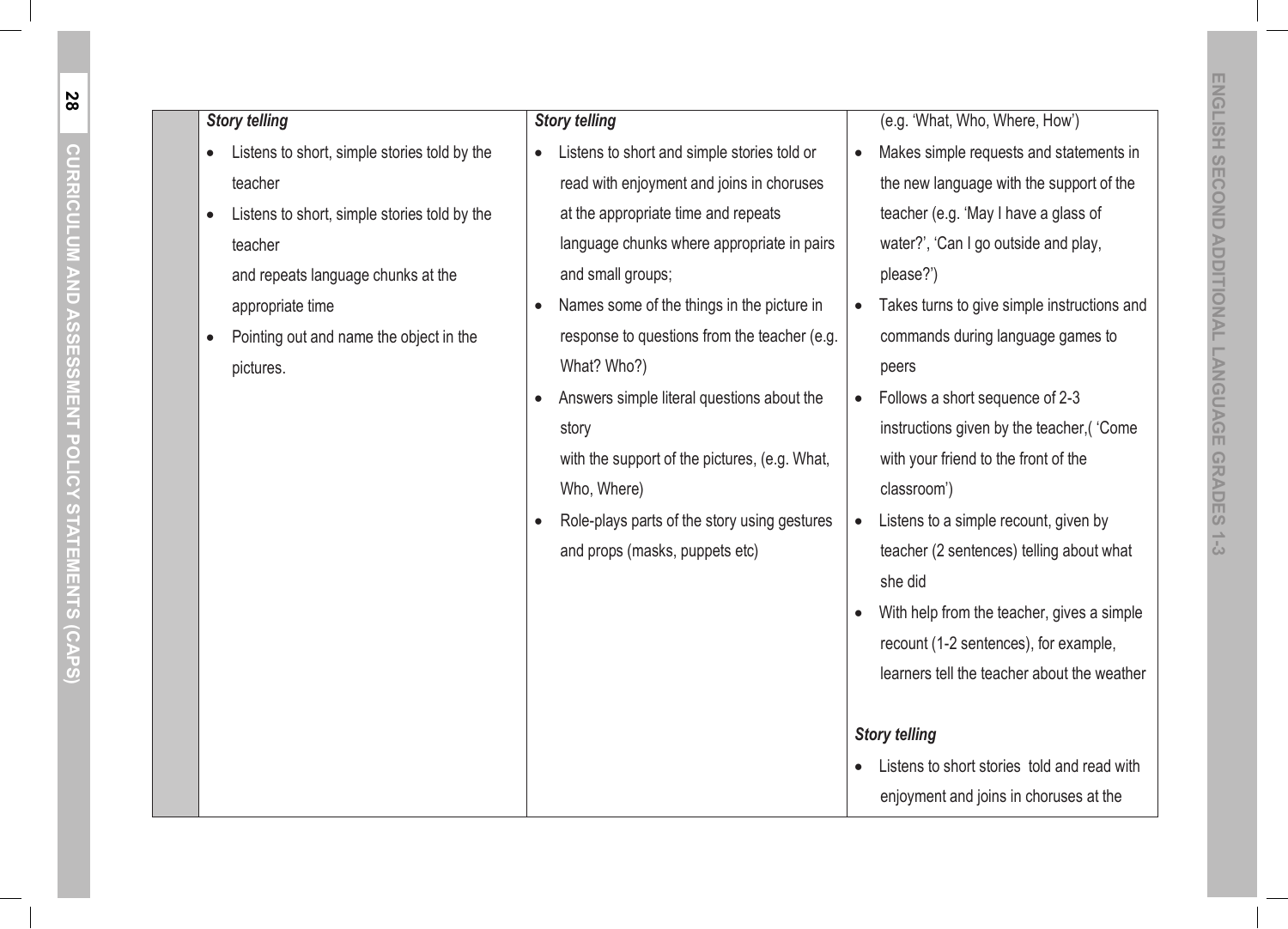*Development of concepts, vocabulary and language structures*

- $\bullet$ Respond to greetings and commands
- $\bullet$ Repeats some language chunks confidently
- $\bullet$ Begins to develop some oral vocabulary

*Development of concepts, vocabulary and language structures*

- $\bullet$ continues to build oral vocabulary
- $\bullet$ uses some language chunks confidently
- $\bullet$  responds to simple requests, commands and instructions
- $\bullet$ uses simple formulaic language
- $\bullet$  begins to develop understanding and ability to use **simple language structures** in the context of meaningful spoken language eg. personal pronouns (I, my, we etc)
- $\bullet$ responds to question forms
- $\bullet$  understands and use verbs in simple conversations
- $\bullet$ responds to commands/imperatives
- responds to simple requests, commands and instructions

appropriate time and repeats language chunks where appropriate in pairs and small groups:

- Answers simple literal questions about a story with short answers (Who, What, Where)
- $\bullet$ Makes meaning of the visual text.
- Listens and responds to a short simple story read aloud by the teacher
- Role-plays parts of the story using gestures and props (masks, puppets etc)
- Tells parts of the story with teacher's support

*Development of concepts, vocabulary and* 

## *language structures*

- uses language chunks confidently
- responds to simple requests, commands and instructions
- $\bullet$ uses simple formulaic language
- begins to develop understanding and ability to use **simple language structures** in the context of meaningful spoken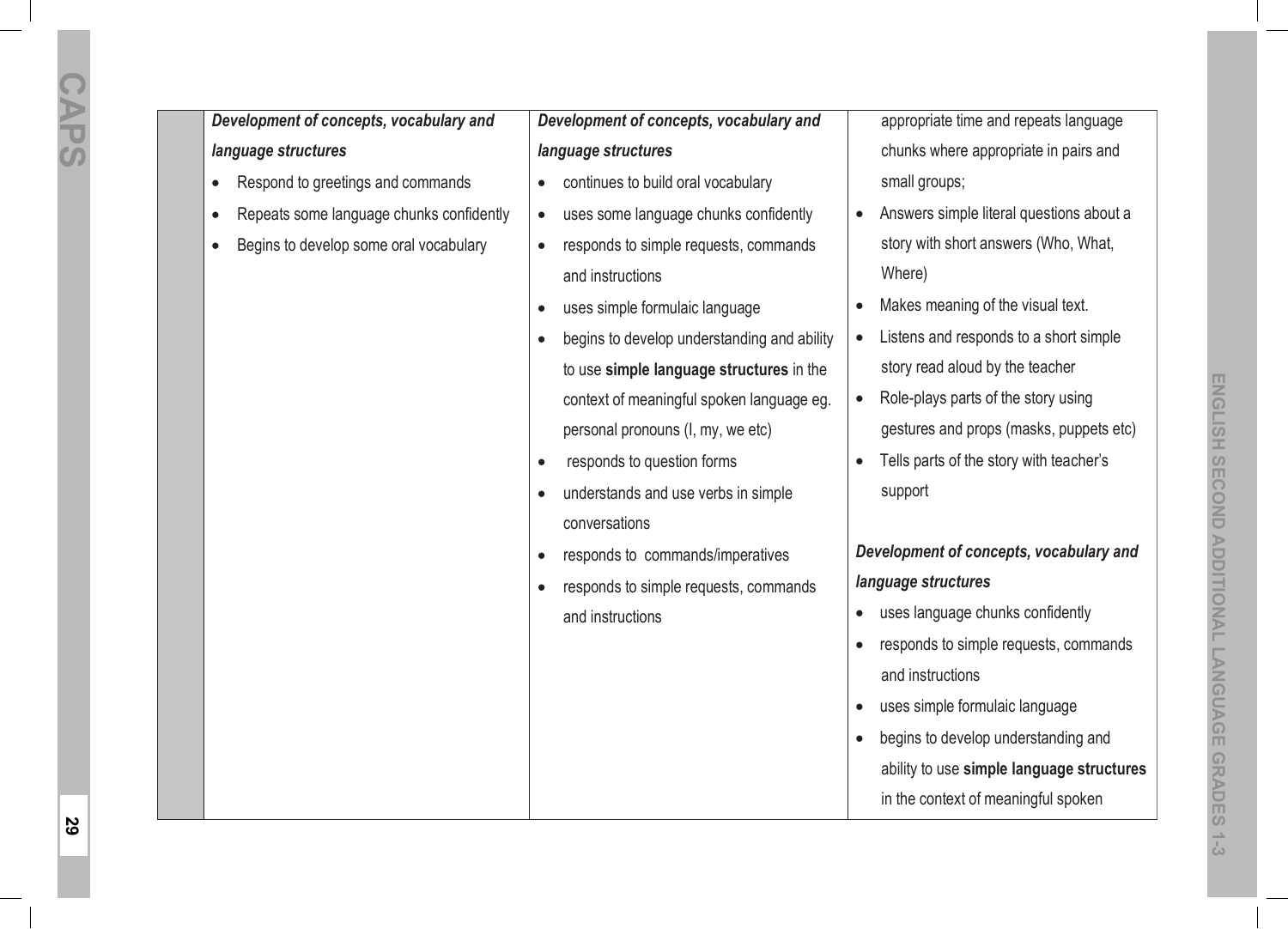|  | language e.g. personal pronouns (I, my,<br>we etc)<br>responds to question forms<br>$\bullet$<br>understands and use verbs in simple<br>$\bullet$<br>conversations<br>responds to commands/imperatives<br>$\bullet$<br>continues to build and model the acquired<br>$\bullet$<br>vocabulary and language chunks in simple<br>dialogues<br>uses some negative forms e.g. I cannot<br>$\bullet$<br>swim etc |
|--|-----------------------------------------------------------------------------------------------------------------------------------------------------------------------------------------------------------------------------------------------------------------------------------------------------------------------------------------------------------------------------------------------------------|
|--|-----------------------------------------------------------------------------------------------------------------------------------------------------------------------------------------------------------------------------------------------------------------------------------------------------------------------------------------------------------------------------------------------------------|

**30**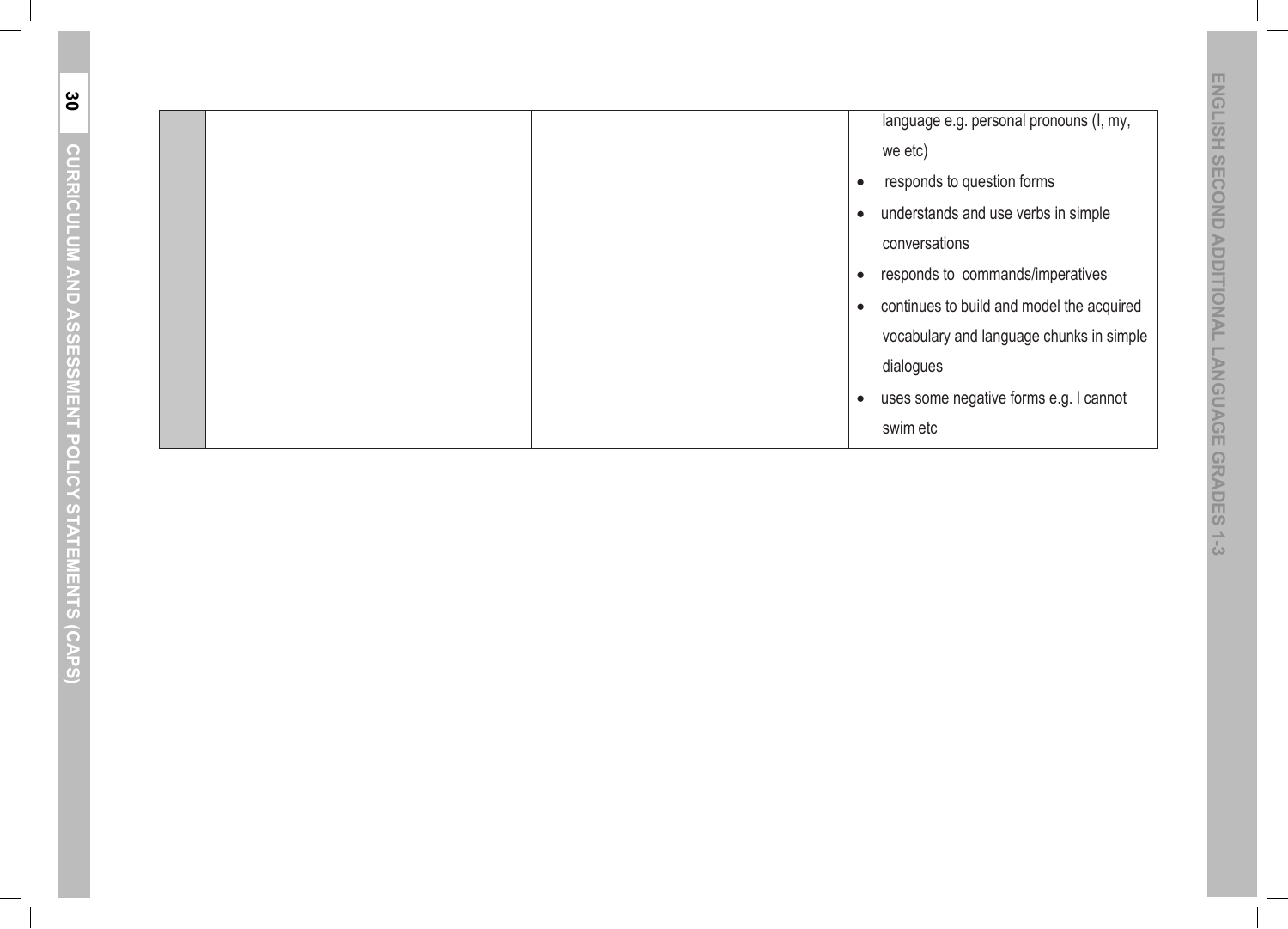# **3.2 OVERVIEW OF THE LANGUAGE SKILLS TO BE TAUGHT IN THE SECOND ADDITIONAL LANGUAGE (SAL) GRADES 1-3**

## **OVERVIEW OF THE LANGUAGE SKILLS TO BE TAUGHT IN THE SECOND ADDITIONAL LANGUAGE (SAL) GRADES 1-3**

|          | <b>GRADE 1</b>                                      | <b>GRADE 2</b>                                   | <b>GRADE 3</b>                                                   |
|----------|-----------------------------------------------------|--------------------------------------------------|------------------------------------------------------------------|
|          | <b>Phonological awareness</b>                       | <b>Phonological Awareness</b>                    | <b>Phonological and Phonemic Awareness</b>                       |
|          | Claps out words in actions songs,<br>$\bullet$      | Claps hands/ clicks fingers/ jumps/<br>$\bullet$ | Segments spoken words into syllables and blends<br>$\bullet$     |
|          | poems, short spoken sentences (Ek                   | stamp feet on syllables in words in              | them together again                                              |
|          | skop die bal, realeboga; ngiyathokoza;              | familiar words and spoken                        | Uses syllable cards to build words (look, say and<br>$\bullet$   |
|          | enkosi; etc.)                                       | sentences.                                       | do)                                                              |
|          | Claps out syllables in key words in                 | Segments and blends spoken                       | Identifies the sounds at the beginning and end of                |
| LITERACY | spoken word (Sa-wu-bo-na; Du-me-                    | words into syllables (e.g. u-ma-ma,              | spoken words                                                     |
|          | lang; Mo-lo; Goei-e-mô-re; etc.), song,             | umama)                                           | Identifies the number of sounds in each syllable in<br>$\bullet$ |
|          | poem, story                                         | Segments and blends sounds in                    | familiar words                                                   |
| EMERGENT | Claps hands/ clicks fingers/ jumps/                 | oral words, e.g. u-ba-ba, ubaba.                 | Identifies letter-sound relationships of single<br>$\bullet$     |
|          | stamp feet on syllables in words,                   | Identifies the sounds at the<br>$\bullet$        | letters that have the same pronunciation in Home                 |
|          | songs, poem, story(e.g. Si-ya-bon-                  | beginning of spoken words                        | Language and Second Additional Language (e.g.                    |
|          | ga)                                                 | Identifies the sounds at the end of<br>$\bullet$ | d, f, g, h, l, m, n, s, etc.). Do at least one sound a           |
|          | Hearing repeated sounds (in word<br>$\bullet$       | spoken words, e.g. baleka                        | week.                                                            |
|          | play)                                               | Identifies the sounds at the<br>$\bullet$        | Identifies some sounds that may be different, e.g.               |
|          | Identifies the sounds at the beginning<br>$\bullet$ | beginning and end of spoken words                | vowels.                                                          |
|          | of spoken words (inhloko; ikhanda;                  | Segments oral sentences into<br>$\bullet$        | Claps individual sounds (phonemes) in spoken<br>$\bullet$        |
|          | neus; etc.)                                         | individual words by clapping on                  | words                                                            |
|          | Segments spoken words by clapping                   | each word                                        | Identifies some more initial sounds which may be<br>$\bullet$    |
|          | on each syllable (e.g. words from the               |                                                  | different in the SAL from the Home Language                      |
|          |                                                     |                                                  |                                                                  |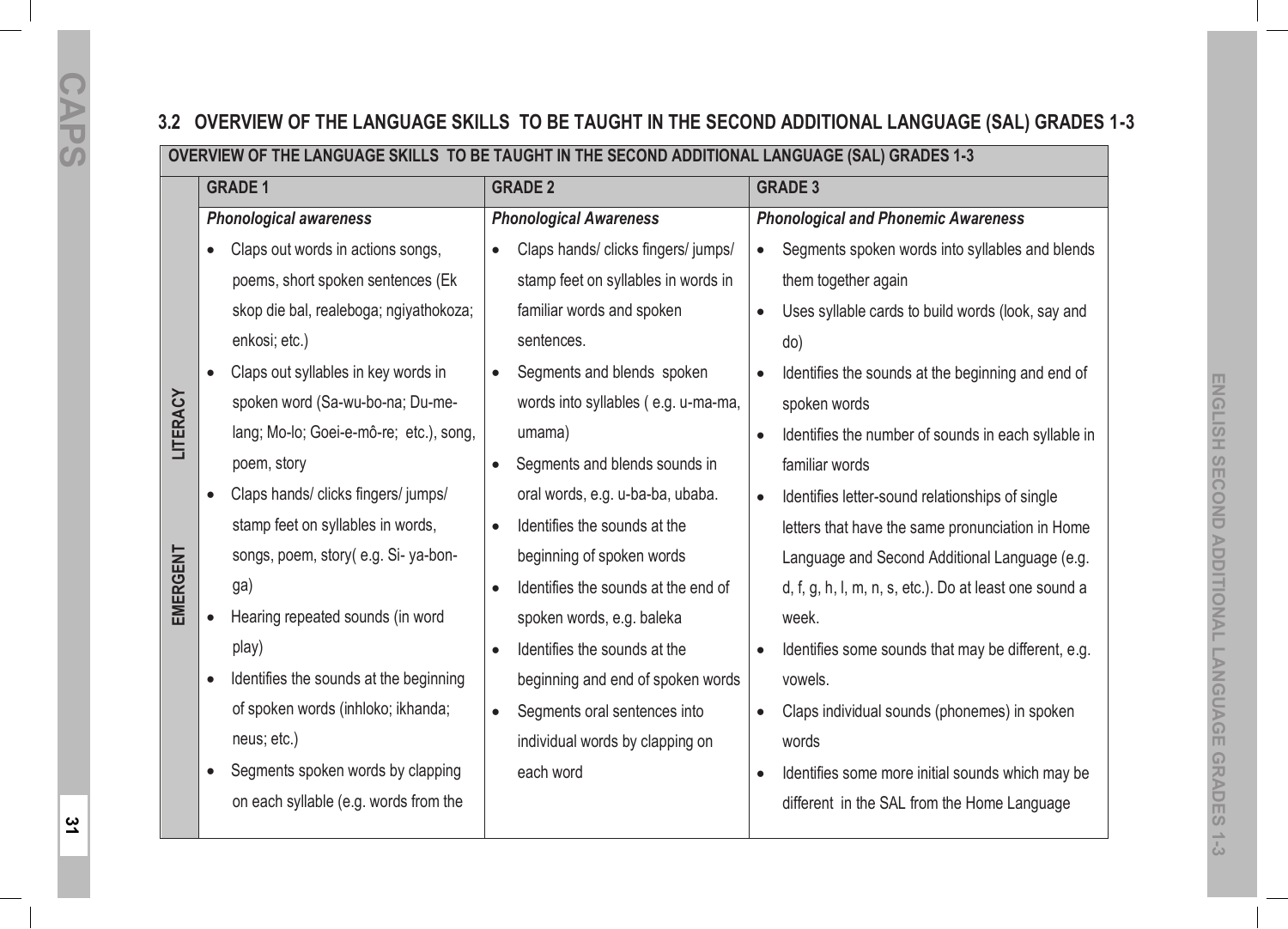# **CURRICULUM AND ASSESSMENT POLICY STATEMENTS (CAPS) CORRICULUM** I<br>N<br>U<br>U ್ಯ<br>೧೦ **ESSMENT POLIC** STATEMENTS

 $\widehat{\mathsf{o}}$ 

- $\bullet$  Story telling (simple stories linked to the theme) with resources such as Big Books, visuals, puppets etc.
- $\bullet$  Engages with visuals in Big Books/ conversational posters with the teacher.
- $\bullet$  After repeated visual engagements, repeats key vocabulary (look hear, say and do)
- $\bullet$  After repeated storytelling, repeats language chunks
- $\bullet$  Listens to the story told while following the teacher and looking at the pictures
- $\bullet$  Identifies objects in the pictures (e.g. 'Show me Thandi's teacher. 'Point to  $\ldots$ ")
- $\bullet$  Talks about the pictures in the story using the SAL as much as possible but the **Home Language** where necessary
- $\bullet$ Participates in story lessons by

## *Shared reading*

 $\bullet$ 

- $\bullet$  Listens to the story read while following the teacher and looking at the pictures (Big Book, Conversational poster etc)
- $\bullet$  Reads the text aloud with the teacher. The whole class reads the same story or non-fiction text with the teacher.
- Talks about the pictures in the story using the SAL as much as possible but the Home Language where necessary
- $\bullet$  Identifies and names objects in the pictures (e.g. 'Show me the old man.' 'Point to the dog.')
- $\bullet$  Answers some simple questions with the support of the pictures (e.g. 'Who? What? Where?)
- $\bullet$  After repeated readings, joins in choruses and repeats language chunks where appropriate in pairs

Shared reading<br>
Shared reading<br>
Shared Reading<br>
ENGLISHER SONG SHOW INTO SURVER SONG SHOW THE SURVER SURVER SONG SHOW INTO SURVER SURVER SURVER SURVER SURVER SURVER SURVER SURVER SURVER SURVER SURVER SURVER SURVER SURVER Listens to short stories, recounts or non-fiction texts told or read from a Big Book or illustrated poster for enjoyment and joins in choruses at the appropriate time

*Shared reading* 

 $\bullet$ 

- $\bullet$  Follows the text read by the teacher. In subsequent readings of the same text with the teacher and peers reads more fluently with expression.
- Reads the text aloud with the teacher. The whole class reads the same story or non-fiction text with the teacher
- Answers simple literal questions about a story with short answers, (Where What Who, How)
- $\bullet$  Names some of the things in the picture in response to questions from the teacher and peers (e.g. 'What this?' A fish')
- $\bullet$  Recognises and reads some common words in the SAL print in the classroom, e.g. wall display.
- $\bullet$  Reads fluently, the Shared reading text covered in Term 1 and 2 in small groups
- $\bullet$ Makes meaning and responds to simple literal

**32**